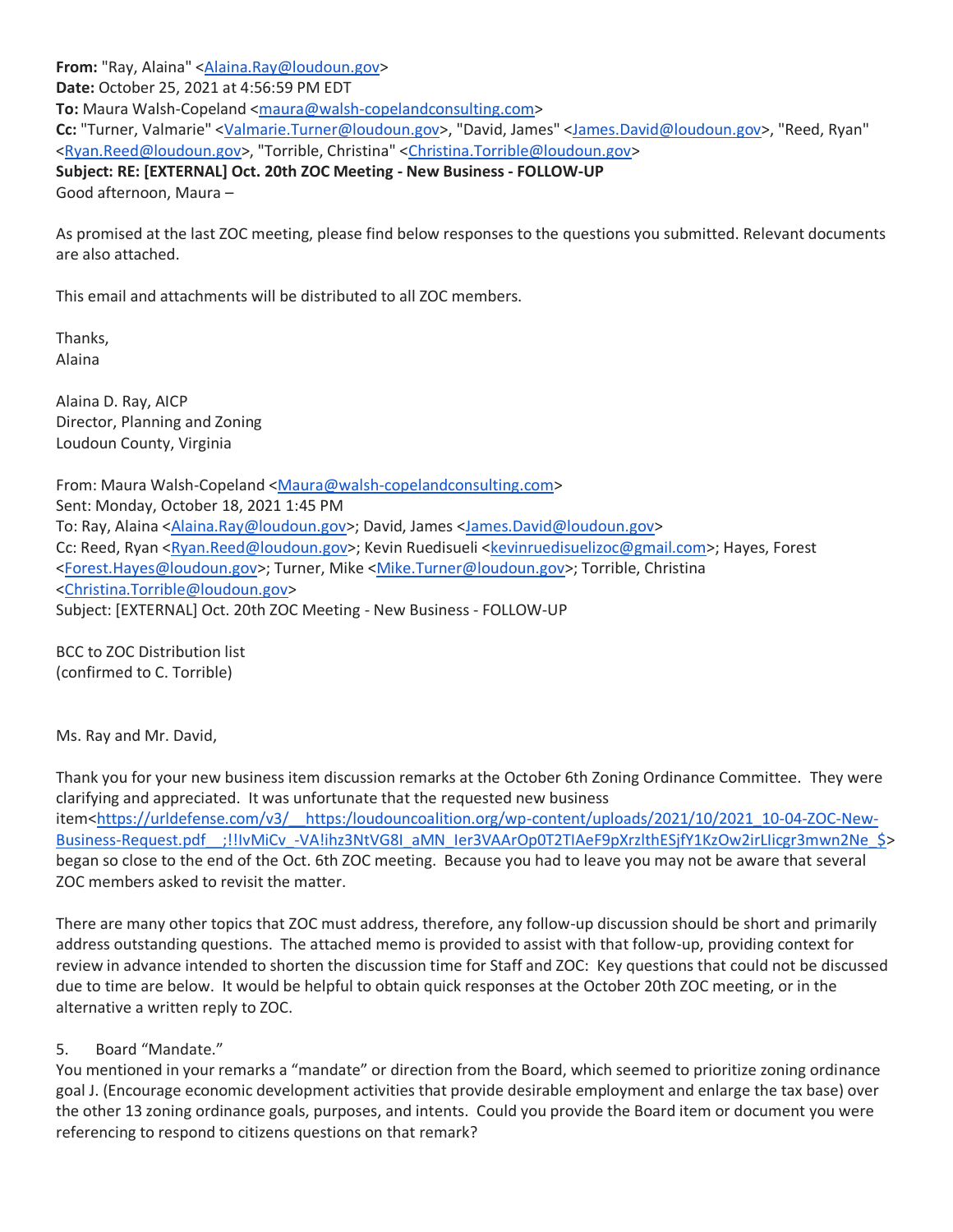**The original Board item on the ZO Rewrite Project Plan is attached. The Project Plan clearly states the first goal is "implementation of the new comprehensive plan vision, especially the Urban Policy Area (UPA), which involves new place types with densities, standards, building forms, and infrastructure that have yet to be realized in Loudoun County."**

**Addressing use specific standards is not listed as a priority, nor is implementing previous zoning ordinance goals. Other statements from the Project Plan include –**

- **\* "Strive for consistency (in standards) when feasible," and**
- **\* "Evaluate input from stakeholders and make improvements when appropriate."**

**Though not prioritized over any other specific goals, the 2019 GP does have an entire chapter (Chapter 5) devoted to Economic Development, which includes the following that must be considered when potential regulations could negatively impact a targeted industry cluster:**

- **\* "Policy 1 – Diversify the economy by strengthening targeted industry clusters."**
- **\* "Strategy 1.2 – Work with existing businesses proactively and retain businesses…"**
- **\* "Action 1D – Create mechanisms for the rural economy to maintain its status as a regional agricultural leader and local advantage."**
- **\* "Action 2B – Periodically update the County's zoning regulations to keep pace with innovation in the marketplace."**
- **\* "Policy 5 – Support the promotion and development of Loudoun County as a tourism destination."**

**\* "Strategy 5.1 – Collaborate with Visit Loudoun to support the development and enhancement of…bed and breakfasts, event facilities, cultural attractions."**

6. BOARD DIRECTION. As Staff is aware, ZOAM-2015-0006 and subsequent phases were specifically approved by the Board to address the consistency of zoning standards across zoning districts. This same ZOAM was "pushed" to ZOR for completion by the Board of Supervisors in Fall 2019. Unfortunately, due to time you did not have the opportunity to respond to the questions that were sent to you in advance and posed during the Oct. 6th ZOC meeting regarding Board direction. With additional time, it will be appreciated to get responses to the following:

a. Will the Zoning Ordinance Rewrite include any additional performance standards that are inconsistent or missing from the current zoning through a "Consistency audit, [analyzing] existing standards and strive for consistency within the document and across zoning districts" as originally directed by the Board with approval of the ZOAM-2020-0001 project plan on September 19, 2019?

**The quote within the above question is only a partial quote and omits the qualifier "when feasible." A Consistency Audit was completed by the County's consultant and was presented and made available in its entirety to ZOC. It is also available to the public online at [loudoun.gov/zoningordinancerewrite.](http://loudoun.gov/zoningordinancerewrite) Staff is utilizing the Audit and will incorporate additions, revisions, and/or deletions to performance standards, when feasible.**

b. Will changes to existing regulations be made to improve the management of events, yard standards, parking, landscaping/buffering, lighting, noise and road/access for the health, safety, and welfare of the public by reviewing the "opportunities and challenges [by evaluating] input from stakeholders about the current Zoning Ordinance and make improvements where appropriate," as originally directed by the Board with approval of the ZOAM-2020-0001 project plan on September 19, 2019?

**As stated above, the Project Plan clearly states the primary goal is 2019 GP Implementation, especially the Urban Policy Area. During the development and adoption process for the 2019 Comprehensive Plan, discussion regarding reviewing the "opportunities and challenges" within the current Zoning Ordinance was primarily related to the**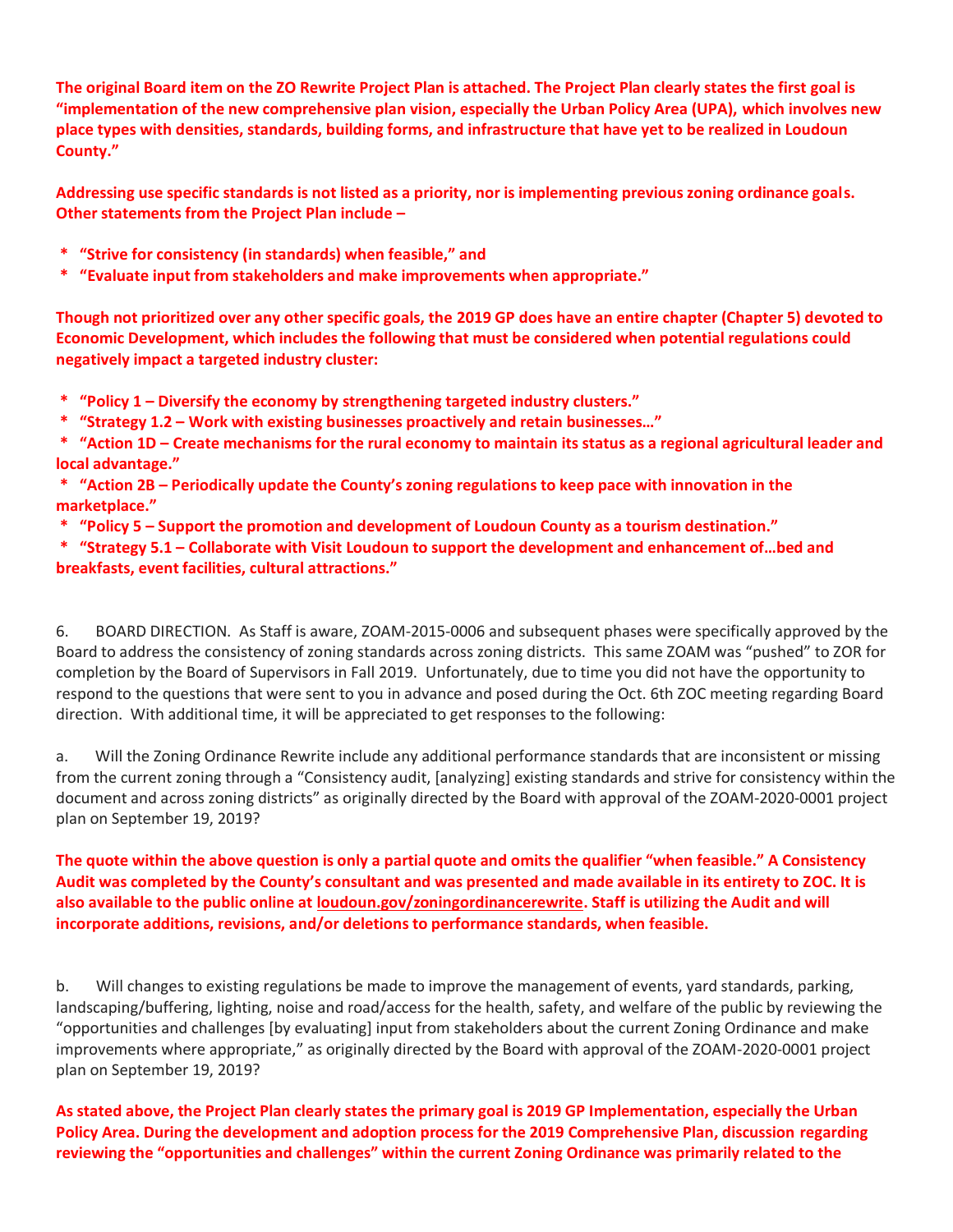**County's ability to respond to changes in market demand, finding creative solutions to Loudoun's attainable housing needs, ensuring regulations (lot sizes, yard standards, setbacks) do not inadvertently affect housing affordability or density, exploring right-sizing parking regulations, and other such issues. Staff's discussions during the development of the Zoning Ordinance Project Plan and the inclusion of the "opportunities and challenges" language likewise focused primarily on ensuring we address these issues.**

**While the ZOAM-2020-0001 Project Plan does not mention "changes to existing regulations…to improve the management of events, yard standards, parking, landscaping/buffering, lighting, noise and road/access…", staff is certainly looking at these issues and has no doubt that there will be improvements in these areas.**

c. Will the Zoning Ordinance Rewrite include text addressing all outstanding actions from ZOAM-2015-0006 II and III, as originally directed by the Board on Nov. 1, 2016, reaffirmed with the Strategic Plan Update on Nov. 8, 2017, and 2018 ZOAM Work Program on Feb. 6, 2018?

**The copy teste documenting the Board initiation of ZOAM-2015-0006 (Phases II and III) is attached (Item 16b). Review of this ZOAM indicates changes to use terminology, rural zoning district development standards, uses in open space, and very limited changes to use specific standards to include special provisions for historic structures. There are no provisions that impose more restrictive use specific standards for certain uses such as breweries. The ZOC has not yet reviewed zoning district development standards, and Open Space standards will be addressed when ZOC reviews Chapter 5. Regarding use terminology and definitions, staff believes draft language is aligned with the ZOAM language, but staff will verify.**

**Per the attached Item 16b copy teste from the November 2, 2016 Board Business Meeting, the Board also directed staff to prepare a Resolution of Intent to Amend (ROIA) the Revised 1993 Loudoun County Zoning Ordinance to include the Zoning Ordinance Action Groups' recommendations to add additional uses in open space including "Eco-Tourism;" "Farm Based Tourism;" and "Restaurant," and add "Recreation establishment, indoor" and "Virginia Farm Winery" uses to certain zoning districts except for "Virginia Farm Winery" in the PD-RV zoning district. This is proposed as part of Chapter 3 Uses, which has already been presented to ZOC (except for Open Space). As stated above, Open Space will be reviewed as part of Chapter 5 Development Standards.**

**As the dates provided in the above question do not extend beyond February 2018, it should be noted that staff received further direction on October 15, 2019, when TLUC recommended removal of a general provision in the ROIA for Rural Uses Phase II that would have provided the ability to include performance standards for specific uses beyond those specifically identified in the ROIA (see attached Item 10a). This provision would have enabled the inclusion of many of the restrictions related to certain rural economy uses that were previously recommended by some of the stakeholder and/or advisory groups. This ROIA, without the broad authorization to revise use specific standards, was subsequently absorbed into the Zoning Ordinance Rewrite. The ROIA did retain some provisions related to noise associated with certain rural economy uses, which staff will review for incorporation in the Zoning Ordinance. Similarly, Phase III also did not include a provision that would have authorized significant changes to use specific standards. As such, it appears the question above is referencing "outstanding actions" that were recommended for removal by TLUC on October 15, 2019, and were not reinstituted by the Board of Supervisors when the Board incorporated the Rural Uses Phase II and III ZOAMs into the Zoning Ordinance Rewrite.**

13. OFFERS OF ASSISTANCE TO STAFF. The overall goal is to ASSIST Staff manage the huge ZOR and ZOAM efforts. LCPCC contacts, PEC and other contacts offer the following ways to assist you and Staff have access to the information you need to complete your work:

a. OFFER #1: A hybrid/virtual meeting will be arranged with non-business property owner representatives from multiple districts and policy areas to provide input based on direct knowledge and experience with high-intensity uses, regulations and/or performance standards.